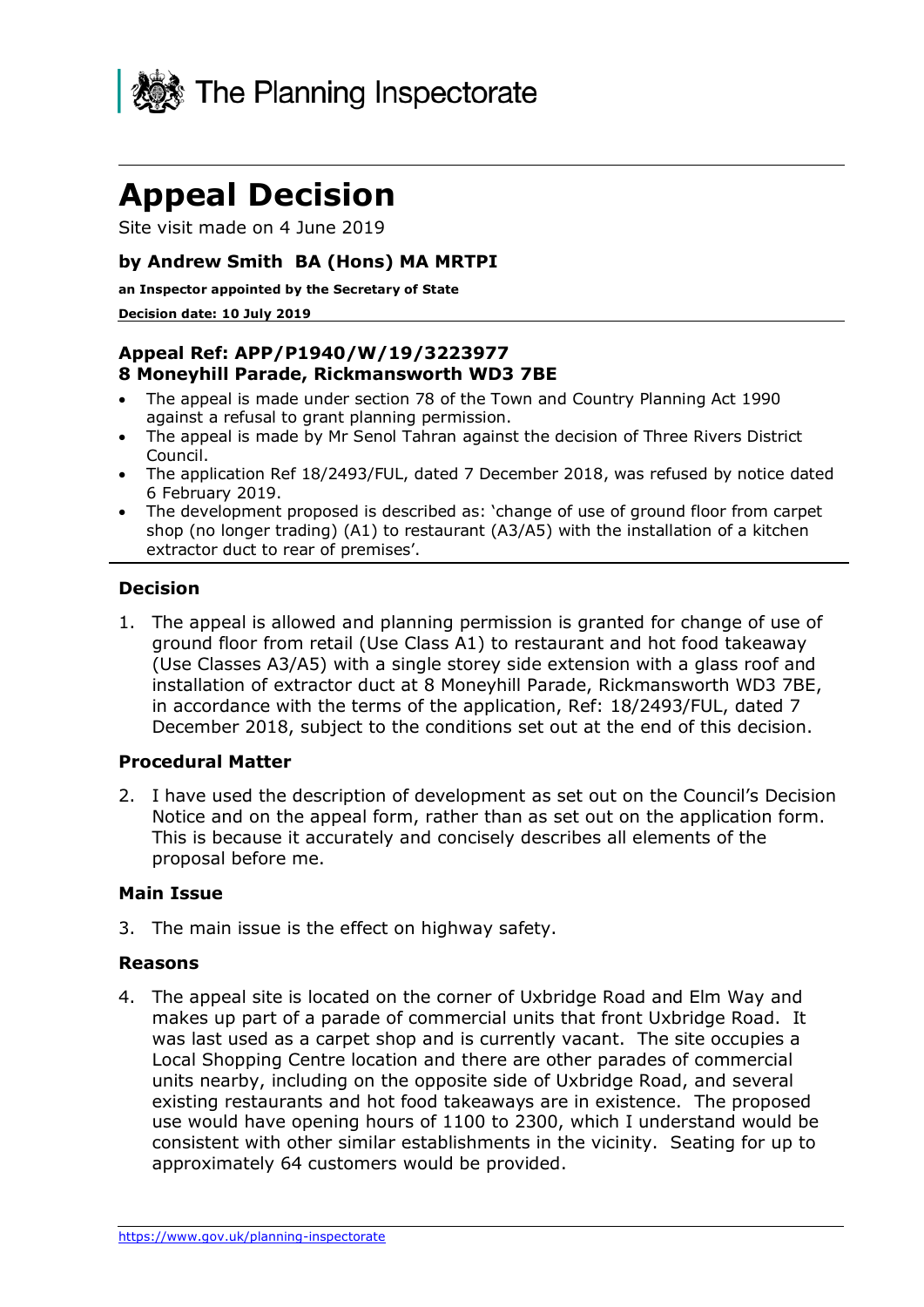- 5. Whilst the site is centrally located and well served by public transport links, a significant proportion of the customers expected would likely arrive via private car. As the site is positioned adjacent to a range of other commercial establishments however, including several existing restaurants and takeaways, a generous proportion of the proposal's custom would likely emanate from pass-by-traffic, diverted traffic and linked trips, rather than from wholly new trips to the area.
- 6. The Council's parking standards are set out in Appendix 5 of the Development Management Policies Local Development Document (July 2013) (the DMPLDD). These standards are Use Class specific and based on the extent of floor space and number of employees proposed. A reduction to between 50-75% of the indicative demand-based standard that is set out applies in the urban area that contains the appeal site and would reflect some of the factors covered in the previous paragraph of my reasoning due to the site's central location and proximity to other commercial uses.
- 7. Whilst I am aware that this latest proposal at the site incorporates a small side extension, I am satisfied that the expectation contained within the appellant's Parking Assessment (November 2017) (the Parking Assessment) that the site should provide between 14 and 21 parking spaces is broadly accurate. This is based on the requirements of Appendix 5 of the DMPLDD and on the site's custom realistically being expected to be associated with A3 restaurant activities, with seating envisaged to occupy much of the floor area, rather than A5 takeaway sales. The number of spaces calculated represents a notable uplift when compared to the relevant standard for A1 retail uses.
- 8. There is on-street parking provision in place in various locations close to the site. This provision includes a lay-by located outside the appeal site itself (the lay-by) and, on the opposite side of Uxbridge Road, a service road that accommodates parking to both of its sides (the service road area). The parking in both the lay-by and service road area is time-limited. Further unrestricted on-street parking exists in the site's vicinity.
- 9. From inspection, which was carried out around midday, it was apparent that there was high demand for on-street parking in proximity to the appeal site, which appears to be reflective of the range of services and facilities that are already in place. I observed regular traffic movements in and out of the service road area and noted that both this area and the lay-by were parked at close to full capacity, although the precise extent of parked vehicles varied during my visit. I also noted high levels of demand for on-street parking on Elm Way, Field Way and Mount View. Indeed, only a limited number of spaces were available in these locations. There were however a number of spaces available on Uxbridge Road to the west of the site.
- 10. My single visit to the site cannot be relied upon in isolation to give an accurate account of the day-to-day car parking situation that avails in the site's locality. In this context I am aware that parking assessments have been carried out to support previous similar proposals at the site. The most recent of these assessments, the Parking Assessment, considers parking stress within approximately 200m of the site. It involved the carrying out of surveys at hourly intervals during evening hours on a Friday and Saturday. It is my understanding that these timings were chosen in the interests of seeking to capture peak demand for on-street parking in the area, also noting that this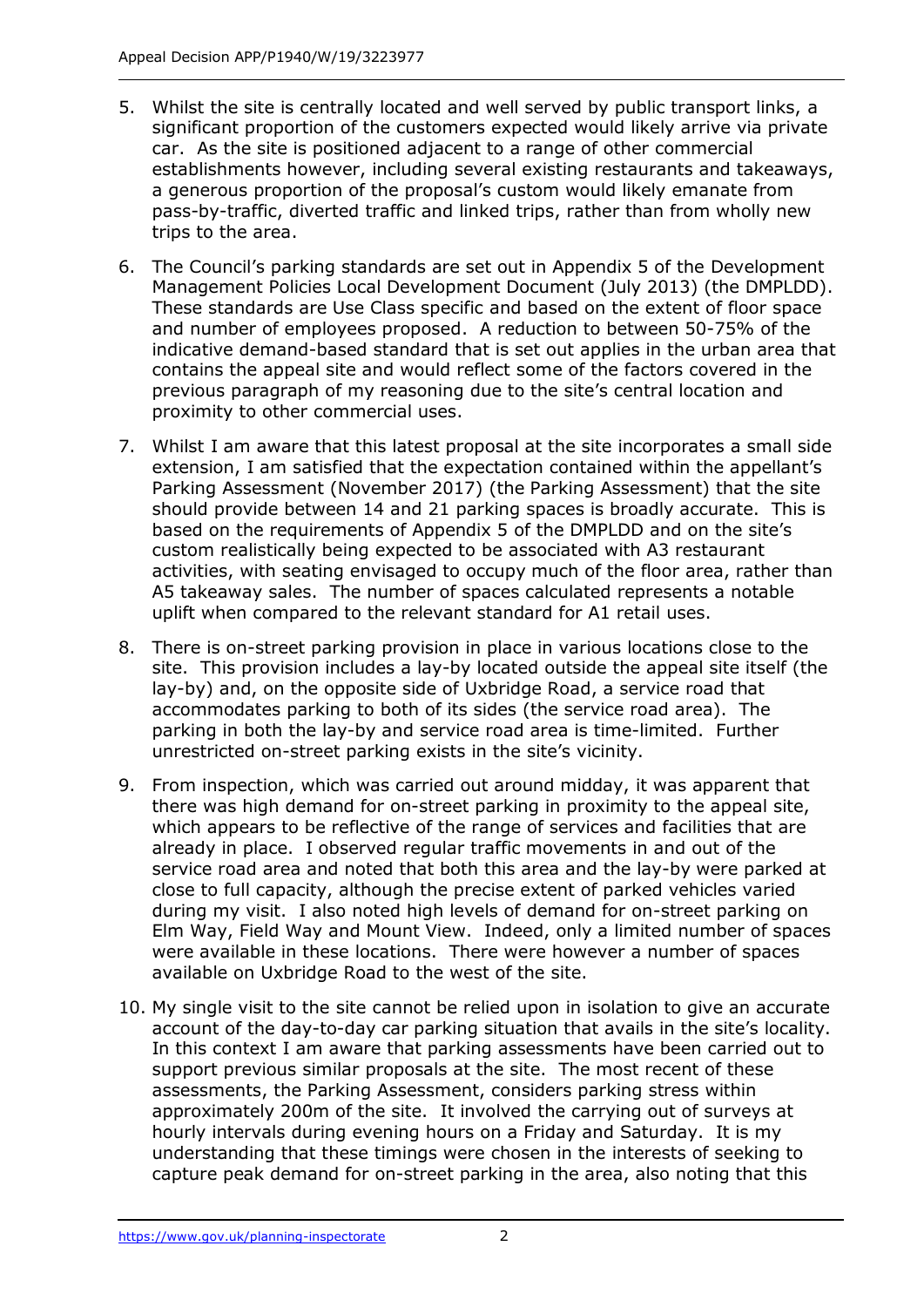would be expected to be the busiest trading period for the proposed use. Consistent with my own daytime observations, the survey work highlighted high levels of parking stress in the lay-by and service road area, with these levels peaking at above 90%.

- 11. However, the Parking Assessment identified that parking stress across the assessment area, taken as a whole, peaked at 69% during the surveyed periods. This equates to 56 available spaces within an approximate 200m walking distance of the appeal site. A notable proportion of these available spaces were found to exist in Park Way (where single yellow lines deterring daytime parking are in existence) but were also, to a more limited extent, spread across other streets contained within the survey area. Whilst the Parking Assessment covers only a single weekend and my own daytime observations have indicated limited on-street parking availability in several of the residential streets located close to the site, its results appear conceivable and reasonable. For the avoidance of doubt, I am sufficiently satisfied that the Parking Assessment represents a credible and robust piece of work.
- 12. With respect to the most recent July 2018 appeal decision at the site<sup>1</sup>, where a similar scheme and the same Parking Assessment were before the Inspector, it was found that the overall stress levels indicate that the proposal would not exacerbate existing parking pressures in the area as a whole to the extent that it would lead to inconvenient parking to other highway users that could increase the highway safety risk.
- 13. I note that the Parking Assessment was carried out in excess of 1 year ago. Since this was undertaken, I have been made aware, through third party correspondence, of a number of changes in occupation/new businesses in the locality. These include the change in occupation of a nearby retail unit that has incorporated the introduction of a small restaurant/takeaway element and the re-occupation of a restaurant located elsewhere within the Local Shopping Centre that I understand was not occupied at the point in time the Parking Assessment was carried out. These changes in occupation must however be considered in the context that the makeup and occupation of commercial centres, such as this, can be ever evolving. Indeed, when considered in the context of the commercial centre as a whole, I do not consider that a small number of occupational changes would have a significant effect on car parking stress levels. In addition, with respect to any new restaurant, much of its custom, as in the case of the appeal proposal before me, would likely emanate from pass-by-traffic, diverted traffic and linked trips.
- 14. The opening of a new school in the locality and a recently granted planning permission related to a nearby care home have also been referenced in third party correspondence. Full details of these matters are not before me however and it has not been clearly evidenced or demonstrated that parking in the site's immediate environs has been materially affected as a result of these schemes/proposals. From the evidence before me, I am satisfied that, since the Parking Assessment was undertaken, significant changes in the makeup of the site's immediate surroundings have not occurred that would hold the potential to heavily influence its findings.

j <sup>1</sup> APP/P1940/W/17/3190245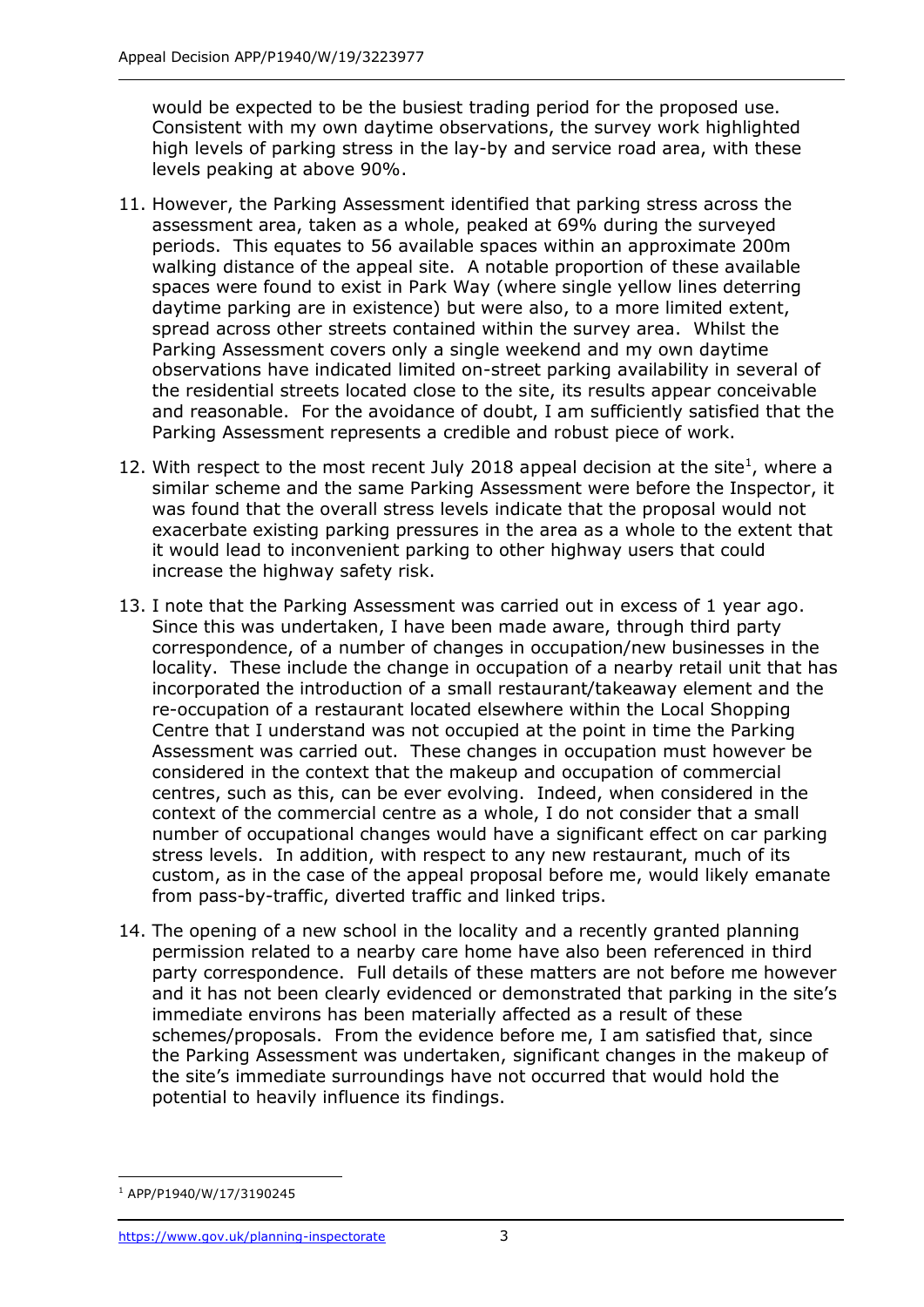- 15. I am also aware of an earlier January 2018 appeal decision<sup>2</sup> where it was found that a similar scheme would cause material harm to highway safety. Indeed, a lack of parking spaces in the immediate vicinity of the site was found to likely lead to pressure for parking elsewhere including upon nearby residential streets. The Parking Assessment did not however make up part of the evidence base for that appeal, which was instead determined in accordance with an earlier assessment carried out in August 2017. This earlier work was undertaken during the school holiday period, which, from the evidence before me, raised doubts about the robustness of its findings. When compared to the results of this earlier assessment work, the Parking Assessment identified lower levels of parking stress across the assessment area taken as a whole.
- 16. Whilst the Parking Assessment incorporates parking agreements with neighbouring businesses, these would appear to be based on informal arrangements and offer no certainty of long-term parking availability. Furthermore, some of these proposed spaces are not conveniently located with respect to the appeal site. The parking agreements put forward are therefore of limited relevance to my considerations here.
- 17. I acknowledge that a high number of objections to the proposal have been focussed upon parking and highway safety issues. Instances of inconsiderate/unsafe parking have been reported in circumstances where drivers have not been able to locate a space, including through the Council's own monitoring of the site. I also note that there are concerns that current parking restrictions in the area are not always adhered to by drivers and not satisfactorily enforced. The Council has also referenced recent parking control research that has been carried out with respect to parking problems and the potential implementation of a Controlled Parking Zone in the 'Rickmansworth West' area. Whilst the details provided of this research are limited, it is apparent that the majority of respondents considered that there are problems in the area.
- 18. However, as discussed above, the proposal would not be likely to attract a high number of wholly new trips to the area. In addition, the number of deliveries that could realistically be expected to be generated by the newly proposed use would not greatly exceed the number of deliveries likely to be generated by a retail use of the premises. I acknowledge that high pressure is evidently already placed upon on-street parking provision at various times of the day and that the sit-down nature of the proposed use would likely require any associated parking to be for a length of time. I am however satisfied that the proposal, which is primarily focussed upon the change of use of a single ground floor unit, would not exacerbate these existing parking pressures to an extent that would be detrimental to safe and free flowing highway movements. The Highway Authority has raised no objections to the proposal, and this is a matter of importance as they are responsible for the safety of road users on the local highway network.
- 19. For the above reasons, I conclude that the proposal would have an acceptable effect upon highway safety so as not to cause harm. The proposal would accord with Policy CP10 of the Core Strategy (October 2011) (the CS) and with Policy DM13 of the DMPLDD in so far as these policies seek to ensure the

j <sup>2</sup> APP/P1940/W/17/3182102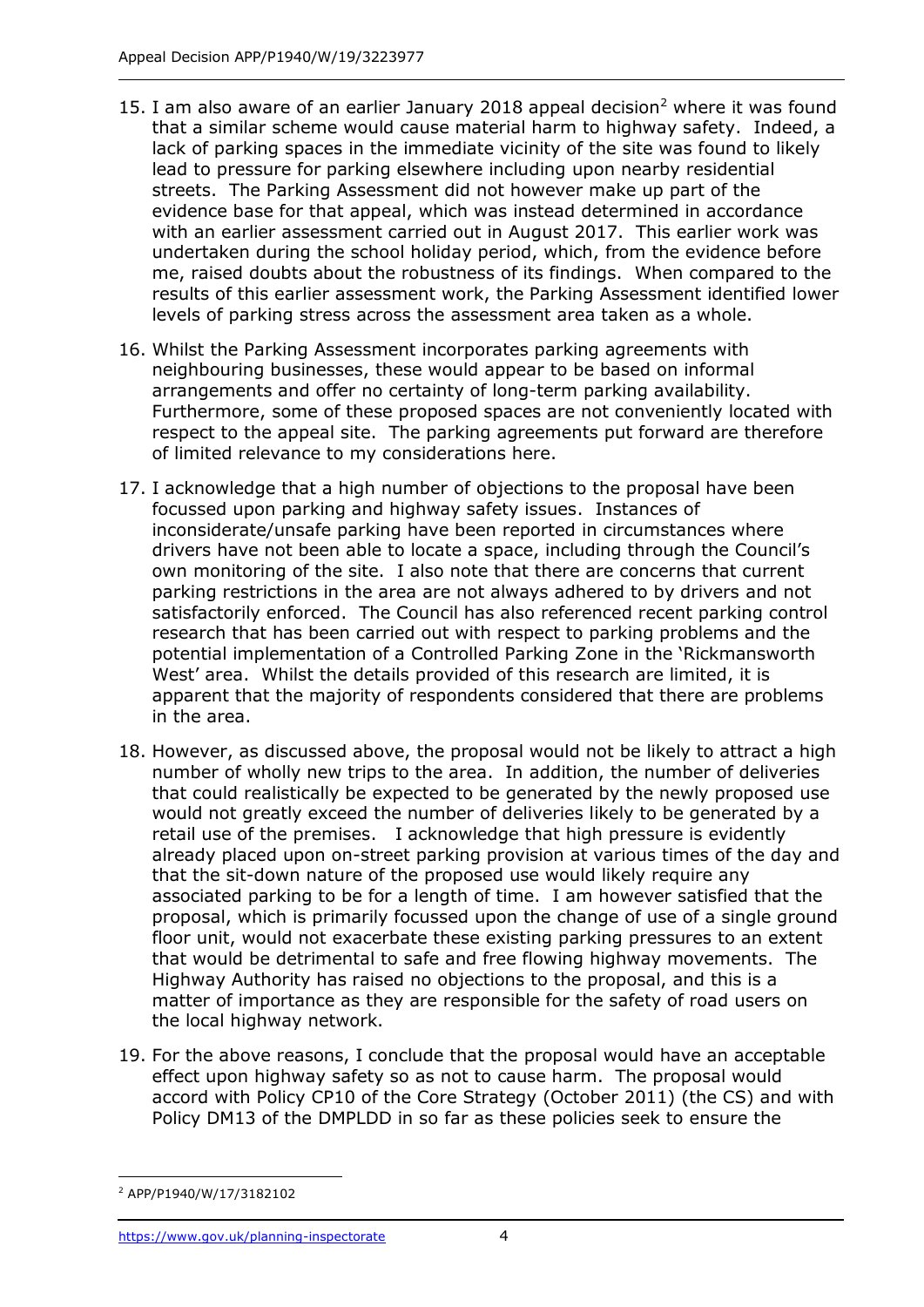provision of safe and adequate means of access and the adequate provision of car parking.

20. For the avoidance of doubt, I consider that Policies CP1 (overarching policy on sustainable development) and CP12 (design of development) of the CS are of limited relevance to this main issue of the appeal.

### **Other Matters**

- 21. The proposal would result in the loss of a retail unit, although this is presently vacant. It was however apparent, from inspection, that a number of A1 uses are in existence within the same parade of units. The retail function of this parade and wider Local Shopping Centre would not be unduly compromised by the proposed change of use. I note that neither has the Council raised objections in this regard. Furthermore, whilst there are already other restaurants in the vicinity of the appeal site, it is not the role of the planning system to restrict competition. The proposed use would be reflective of its surroundings and would occupy a vacant unit that currently offers nothing to the vitality or viability of the area. It has been stated in third party correspondence that the appeal building has been allowed to deteriorate into a state of disrepair. Whilst vacant, I did not observe this to be the case during inspection.
- 22. The proposed extension would be discreet in form, being set at a single storey in height and covering a limited footprint. It would be respectful of the heights of the existing brick-built boundary treatment and the part of the appeal building that it would be set alongside. Whilst a glass roof is proposed, this would not be expected to lead to any loss of privacy or to undue light pollution. This is because of the roof's low level and narrow extent. Indeed, during construction, I am also content that the privacy of neighbouring occupiers would not be unduly affected. An appropriate licence from the Highway Authority may be required for any building works that abut the highway, but any such requirement would be resolved outside of the planning process.
- 23. The proposal incorporates a designated storage area for waste and recyclables, which would be directly accessible from Elm Way. This area appears commensurate in size to the business operation it would serve and is of sufficient size to accommodate sizeable bins and/or containers. I note that the gated access arrangements that are proposed are already in place at the site and that the Council has also not raised concerns with respect to the bin storage details being put forward.
- 24. A restaurant/hot food takeaway use would produce food waste. It is not however evident why this would necessarily lead to pests/vermin at the site if the site is properly managed. There would be various food/hygiene standards to maintain outside of the planning process. Any prospect of litter being generated by the proposed development would largely fall outside of the appellant's control and would not amount to a reason for refusing planning permission. Furthermore, any suggestion that the proposed use would necessarily lead to anti-social behaviour occurring has not been substantiated.
- 25. With respect to the potential for cooking odours, air pollution or vibrations to emanate from the proposed use, I note that full details of the intended kitchen extraction system have been provided and that no objections have been raised by the Council's Environmental Health Officer. Nor has this Officer raised any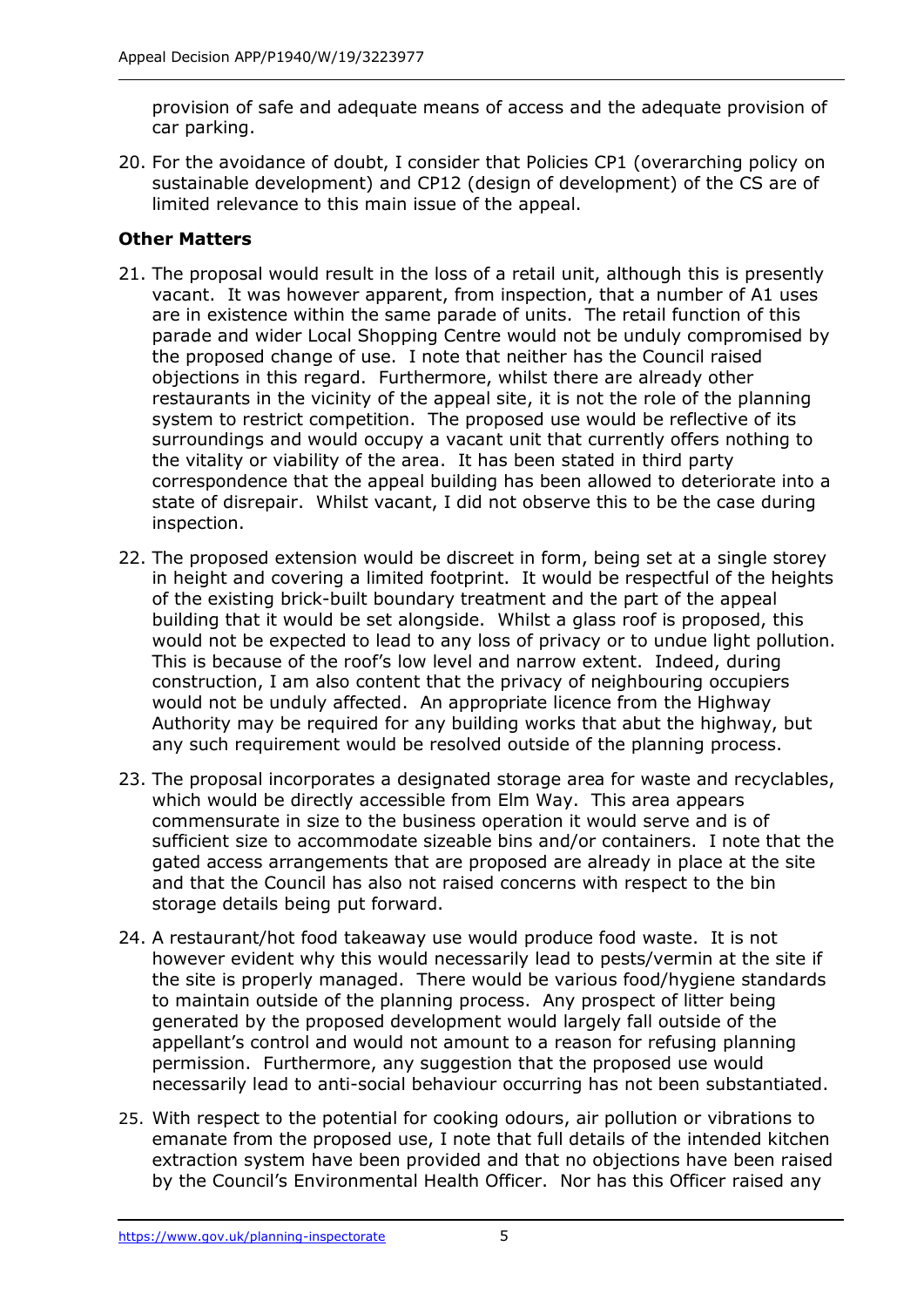specific requirement for fat traps to be installed. Whilst intended sewerage arrangements have been raised as a concern by a local resident, there is no indication from the statutory undertaker that the drainage infrastructure has insufficient capacity or capability to accommodate the proposed development.

- 26. It has been raised that the parking spaces in the vicinity of the site have not been specifically designed to cater for disabled patrons. Whilst this would ideally be the case, it is apparent that various other similar uses already operate in the vicinity of the site and that the proposal before me is primarily focussed on the change of use of an existing commercial property. It would not therefore be reasonable to require that parking specifically designed for disabled motorists be provided in this instance.
- 27. I note that third party concerns have been raised with respect to the distances and routes sometimes required to be negotiated by disabled users of the Local Shopping Centre due to difficulties experienced in finding spaces to park. Whilst I have had regard to the equalities implications and associated duties arising, I have found that the proposal would not exacerbate existing parking pressures to a significant extent. I am therefore content that any disability requirement would not be prejudiced as a result of the proposal before me.
- 28. Secure cycle parking is illustrated on the proposed ground floor plan, which would take the form of a gated external area fronting Elm Way. This storage area would be accessible and meaningful in size and appears fit for purpose. The proposal before me involves no works to trees. Similarly, any placement of tables/chairs on the pavement is not illustrated on the suite of proposed plans before me. I also note that an applicant for planning permission does not need to be the owner of the application site.
- 29. For the avoidance of doubt, the proposed development accords with the development plan, and material considerations do not lead me to a decision otherwise.

#### **Conditions**

- 30. The Council has suggested a number of conditions and the appellant has had the opportunity to comment upon these. I have considered the suggested conditions against advice in the National Planning Policy Framework (February 2019) and Planning Practice Guidance. As a result, I have made amendments to some of the Council's suggested conditions for consistency and clarity purposes and have omitted one of them. Pre-commencement conditions have only been applied where agreed to by the appellant and where necessary to guide initial works on site.
- 31. In the interests of certainty, a condition specifying the approved plans is required. An existing and proposed roof plan (referenced TRDC 001 by the Council) does not appear to present any additional detail when compared to plan NOV/EL/18-005 and is therefore not necessary to include in the schedule of approved plans.
- 32. In the interests of safeguarding the living conditions of the occupiers of surrounding residential properties with particular regard to noise, a condition is required securing the installation of the kitchen extraction system in accordance with the details/mitigation measures put forward by the appellant. For the same reason, noting that glazing (if not of robust specification) could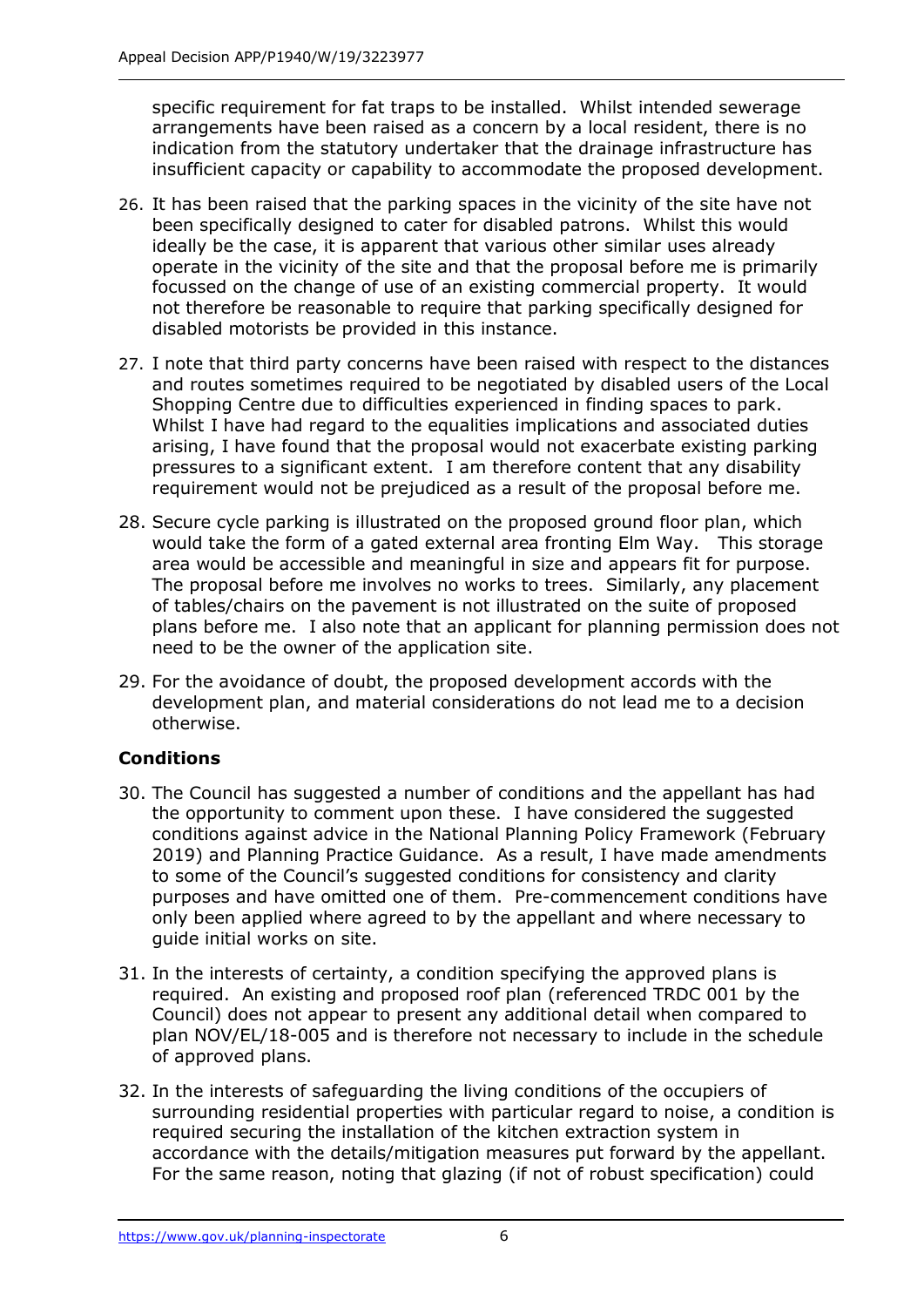potentially promote the omission of operational restaurant noise, a condition is required to secure further details of the glazing to be installed to the side extension. Furthermore, notwithstanding that the appeal site makes up part of a parade of commercial units, a condition restricting the hours of operation is reasonable and necessary in recognition of the residential presence that also exists nearby.

- 33. In the interests of ensuring that the development would have an appropriate visual impact, a condition is required that secures the use of matching materials in construction. I do not consider that it would be reasonable or necessary to impose a condition related to the lighting arrangements for the refuse/recycling area. The area in question is relatively small and any lighting of it would be anticipated to be discreet and set at a low level. In any event, if any associated light pollution were to be reported in the future this could be investigated (and potentially enforced against) outside of the planning process.
- 34. As already noted in my reasoning above, the internal layout of the property lends itself to sit-down restaurant custom. From the evidence before me, I do not consider it necessary for specific restrictions to be applied with respect to the extent of A5 hot food takeaway activities that could be carried out as part of the mixed use. I note that neither has the Council raised a request for a condition in this regard.

# **Conclusion**

35. For the reasons set out above, the appeal is allowed subject to conditions.

# *Andrew Smith*

INSPECTOR

# **Schedule of Conditions**

- 1) The development hereby permitted shall be begun before the expiration of three years from the date of this permission.
- 2) The development hereby permitted shall be carried out in accordance with the following approved plans: AUG/JR/17-001; AUG/JR/17-002; NOV/EL/18-004; NOV/EL/18-005; NOV/EL/18-006; NOV/EL/18-007; NOV/EL/18-010.
- 3) Prior to the commencement of development hereby permitted further details of the proposed glazing for the single storey extension, including with respect to resultant noise omission, shall be submitted to and approved in writing by the local planning authority. The glazing shall thereafter be carried out and maintained in accordance with the approved details.
- 4) Prior to the first occupation of the development hereby permitted the noise mitigation measures (with respect to the kitchen extraction system to be installed) as outlined within the noise impact assessment carried out by KP acoustics, dated 12 June 2017, shall be implemented and permanently retained thereafter.